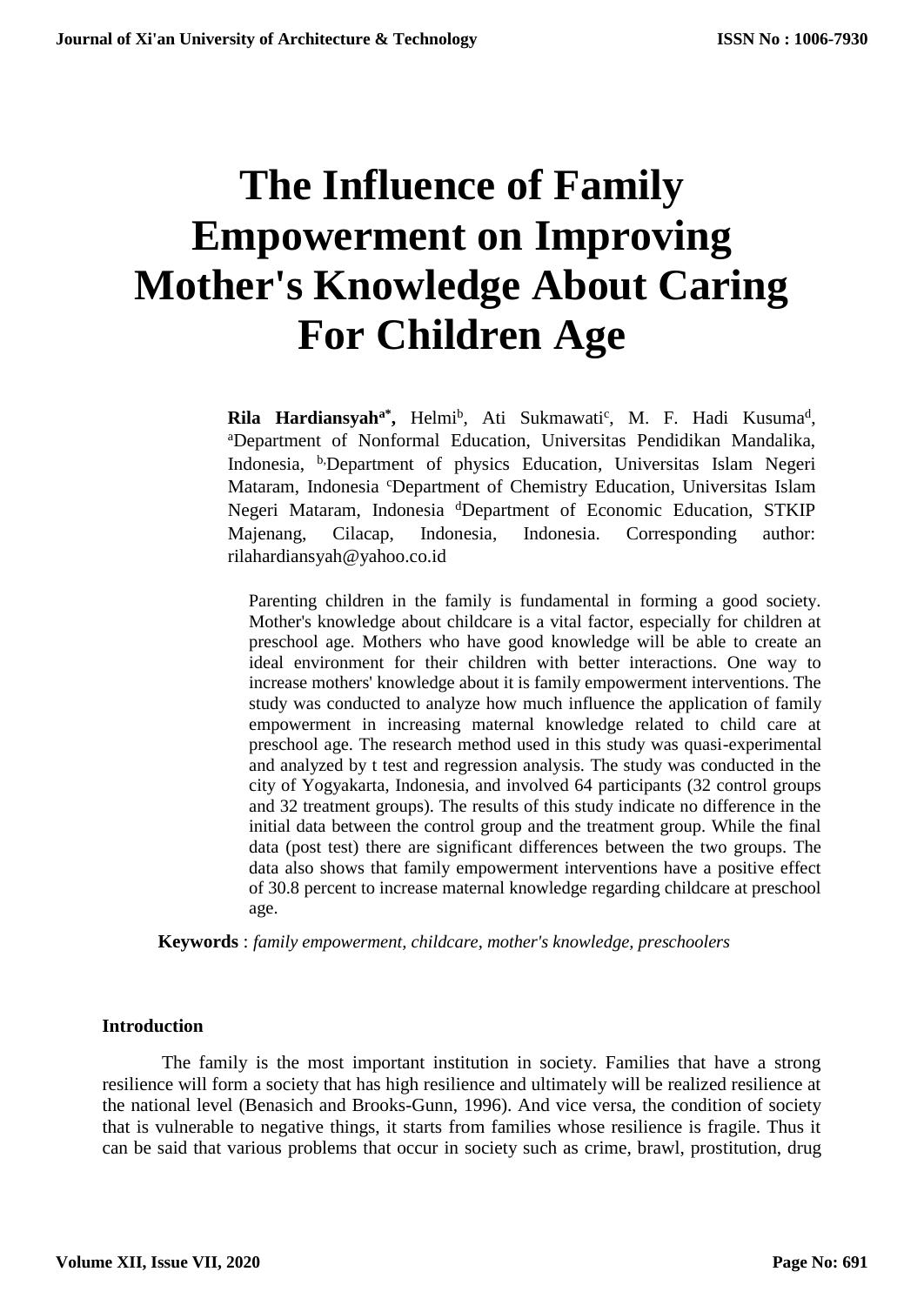use, and even acts of corruption are a reflection of the weakness of family institutions (Cook, Roggman, and D'zatko, 2012)

Parents as full control in the family have a very instrumental and expressive role (Rice & Tucker, 1986). This instrumental function is related to family relationships with external situations, usually carried out by a father figure whose job is to earn a living. While the expressive function that is usually carried out by the mother figure, is related to the integration or solidarity of the family, internal family relationships, and the fulfillment of the emotional needs of family members, including the task of creating an optimal nurturing environment in accompanying the growth and development of their children. The importance of quality of care is shown by several research results (Adi-Japha and Klein, 2009; Hubbs-Tait et al. 2006; Zeitlin, Ghassemi, and Mansour 1990) that the quality of parenting is an important aspect in accompanying the growth and development of children . The quality of care is more determined by the caregiving environment done by her parents at home (Bradley 2002). A nurturing environment that supports child development can be created if parents have adequate knowledge about child development and care.

Previous research on parental knowledge in relation to child care and development has been carried out in several countries, such as in Turkey by Ertem, *et al*. (2007), in Brazil by Ribas Jr. and Bornstein (2005); in America by Huang, *et al*. (2005); in Canada by Oldershaw (2002); in the Philippines by Williams *et al*. (2000); and in Indonesia by Iswarati (2010). All of these studies show that the level of knowledge parents have is related to the expectations of achieving child development, creating an appropriate nurturing environment, and stimulating and providing tools to optimize children's development according to their age.

BKKBN research results in 2009 of 35,478 families about family knowledge about how to care for and growth and development of children from the physical, mental, and social aspects in 33 provinces in Indonesia showed the average composite index of child growth and development nationally reached 55.5 with a range 1 - 100 (Iswarati, 2010). This research shows that family knowledge about parenting and child growth and development has not been as expected, as contained in Law number 23 of 2002 concerning child protection regarding the obligations and responsibilities of parents and family, including relating to caring for, caring for, educating , and protect children and develop children according to their abilities, talents and interests.

One effort to increase parental knowledge is to provide family empowerment interventions, namely efforts to increase family dignity and goals to achieve family life goals. According to Christenson and Robinson (1984) empowerment is a personal and social process; a release of personal ability, competence, creativity, and freedom of action; empowered is giving a wave of strength from one person to another and also comes from within specifically the power to act and develop, to become what is called Paolo Freire 'more human'.

The empowerment model proposed by Korten and Felipe (1981 in Iskandar, Hartoyo, Sumarwan, and Khomsan, 2007) is carried out through a "learning process" approach. This approach includes several dimensions, namely: 1) structural dimension, referring to the formation of small groups as a means of implementing the program by giving position and function to each group both towards the manager and target individuals; 2) cognitive dimensions, oriented to aspects of education, training, and socialization; 3) moral dimension, oriented towards the attitude and culture approach of the community concerned; and 4) democratic dimension, oriented towards a more participatory approach. Family empowerment activities undertaken in this study belong to the cognitive dimension with an empowerment strategy that is designing and compiling material that is appropriate and targeted, namely mothers who have preschool children.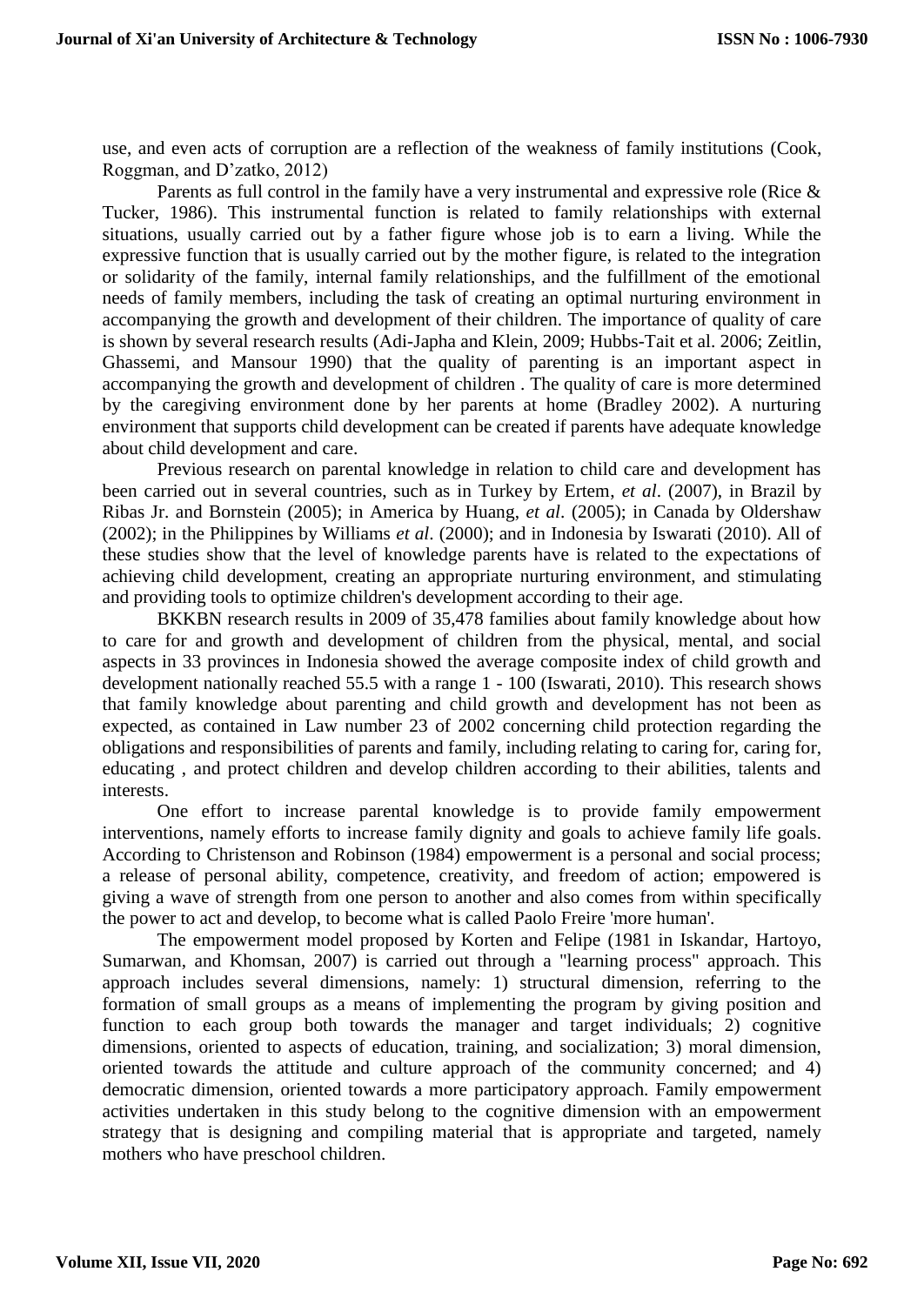The intervention material developed in this study refers to three popular parenting books by Sunarti (2004), namely: 1) Parenting with Heart (2004); 2) Teach Children Life Skills Early on (2005a); and 3) Exploring the Power of Stories: A Guide for Parents in Forming Children's Character Early on Through Stories (2005b). Another reference material is the caregiving environmental score obtained before the family empowerment intervention activities are carried out. The material is also enriched with various videos / short films that fit the theme downloaded from Youtube. In addition, various ice breaking activities are designed as an atmosphere breaker and material reinforcer. According to Huang, *et al*. (2005) in addition to increasing knowledge, participants must also acquire skills in applying effective ways of parenting. The main focus of this intervention material is the care knowledge of preschool children (3-5 years), which is the peak of the golden age (golden age) in human development. This age is a critical period, where the child has passed through infancy and is preparing himself for a higher stage of development, namely the school age. Intervention material is printed in the form of modules to make it easier for participants to understand and repeat the contents of the material at home.

# **Research Method**

This study uses quasi-experimental design conducted in the city of Yogyakarta, Indonesia. The implementation utilizes the Toddler Family Development Program (BKB), a community activity group that aims to increase knowledge of attitudes and behaviors and skills of families or parents in the care and development of child development (Sunarti 2011). This program is usually integrated with Posyandu activities, which are integrated family planning health service posts. The location of the study was determined purposively based on consideration of technical aspects of the study such as the availability of facilities and infrastructure, support from figures, and whether or not the activities of underfive family building at Posyandu. The sample is divided into two groups, namely the control group (not getting a family empowerment intervention) and for the treatment group (getting a family empowerment intervention). The position of the two regions where the research is located is far enough that there is no interaction between the samples.

# *Sampling technique*

The sample in this study were mothers who had preschool children (3-5 years old), were in good health or were not physically disabled and were able to read and write. The sample size for each group is 32 people, so the total number is 64 people. The sample in the treatment group filled out a letter of willingness regarding consent to participate in all family empowerment intervention activities.

# *Types and Data Collection Techniques*

The type of data collected in this study consisted of primary data and secondary data. Primary data were obtained using a questionnaire and observations made to the sample residence regarding information needed in the study, including: 1) individual characteristics (age, education, occupation); 2) family characteristics (family size and income); 3) nurturing environment; and 4) childcare knowledge. Secondary data obtained from the study of documentation in the form of documents or information from relevant agencies or internet sites related to the research topic.

Measuring the caregiving environment using the HOME instrument for ages 3-5 years (Caldwell and Bradley, 1984) consisting of 55 items with a Cronbach's Alpha value of 0.839.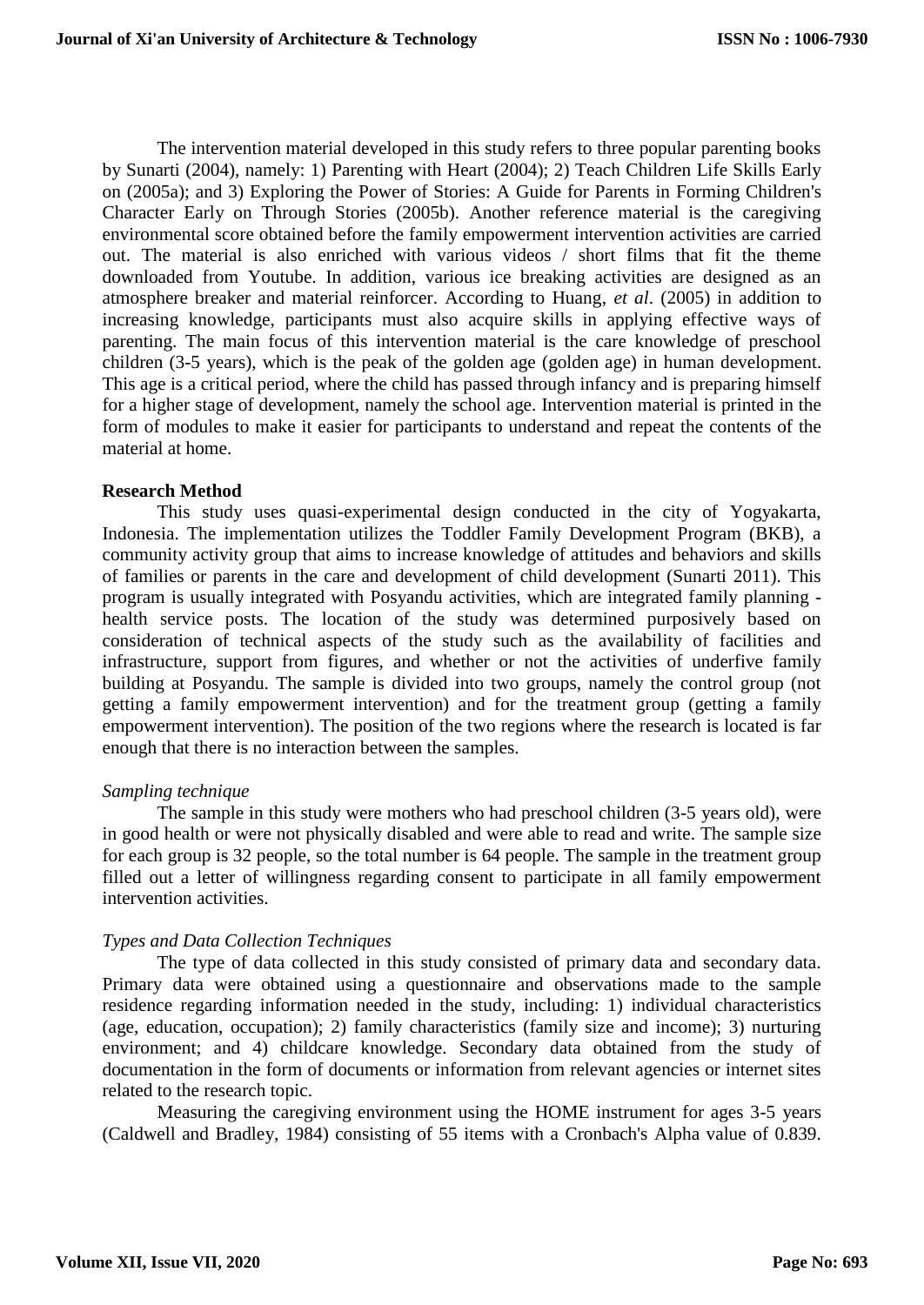One item in this instrument was not included because it was considered unsuitable for local culture, bringing the total number of instruments to 54 items. The categorization of the HOME care environment score has been determined as low (0-29), moderate (30-45), and high (46 - 55). Another instrument is the instrument of knowledge development and parenting preschoolers consisting of 30 items compiled and developed by researchers with reference to the research of Oldershaw (2002) and Best Start Resource center (2011). The categorization of score data are: low (<33.3%), moderate (33.4% - 66.7%), and high (66.8% - 100%). The instrument reliability test was conducted on 10 mothers who had preschool-age children in addition to the study sample. The reliability value obtained is 0.794.

#### *Research procedure*

The study begins with the collection of data regarding information needed in the study which includes: 1) individual characteristics (age, education, occupation); 2) family characteristics (family size and income per capita); 3) nurturing environment; and 4) childcare knowledge (baseline). Then an observation is carried out to make direct observations to each sample residence. After all preliminary data is complete, family empowerment intervention activities are carried out in the treatment group of eight meetings with a duration of 90 minutes per meeting. The method used is the lecture method, discussion, simulation / game, and question and answer. Intervention material consists of: 1) a child-friendly home environment; 2) recognize the style of childcare; 3) rapid assessment of children's quality; 4) pleasant challenges part I; 5) pleasant challenges part II; 6) choice of words full of meaning; 7) explore the power of stories; and 8) teach children life skills from an early age. Each meeting was held pretest and posttest to find out the increase in the score of each material. After the intervention activities, the final stage is collecting endline data on childcare knowledge.

#### *Processing and analysis of data*

Data processing is performed using Microsoft Office Excel and SPSS programs. The stages of data processing carried out in this study include 1) collecting and cleaning data to ensure there are no errors in entering data; 2) scoring of research questions; 3) transformation of composite scores in the form of a scale of 0-100; and 4) categorization of score data. Data analysis and tabulation conducted include: 1) descriptive analysis for data on individual characteristics, family characteristics and caregiving environment; 2) Independent Samples T-Test analysis to test the differences between the control and treatment groups; 3) Paired Samples T-Test analysis to test the differences between baseline and endline developmental and parenting knowledge, as well as pretest and posttest intervention material; 4) analysis of linear regression tests to determine the effect of interventions on increasing knowledge of development and parenting.

## **Results and Discussion**

#### *Individual and Family Characteristics*

Individual and family characteristics are important factors to know the background of the sample. Various studies have shown that the characteristics of parents and family especially the length of education taken by respondents greatly affect the level of parental knowledge (Reich, 2005; Ribas Jr. and Bornstein 2005; Ribas Jr., de Moura, and Bornstein, 2003; Tamis-Lemonda, Chen, and Bornstein, 1998; Richman, Miller, and LeVine, 1992). In addition these characteristics are also related to the quality of the childcare environment (Hastuti R 2011;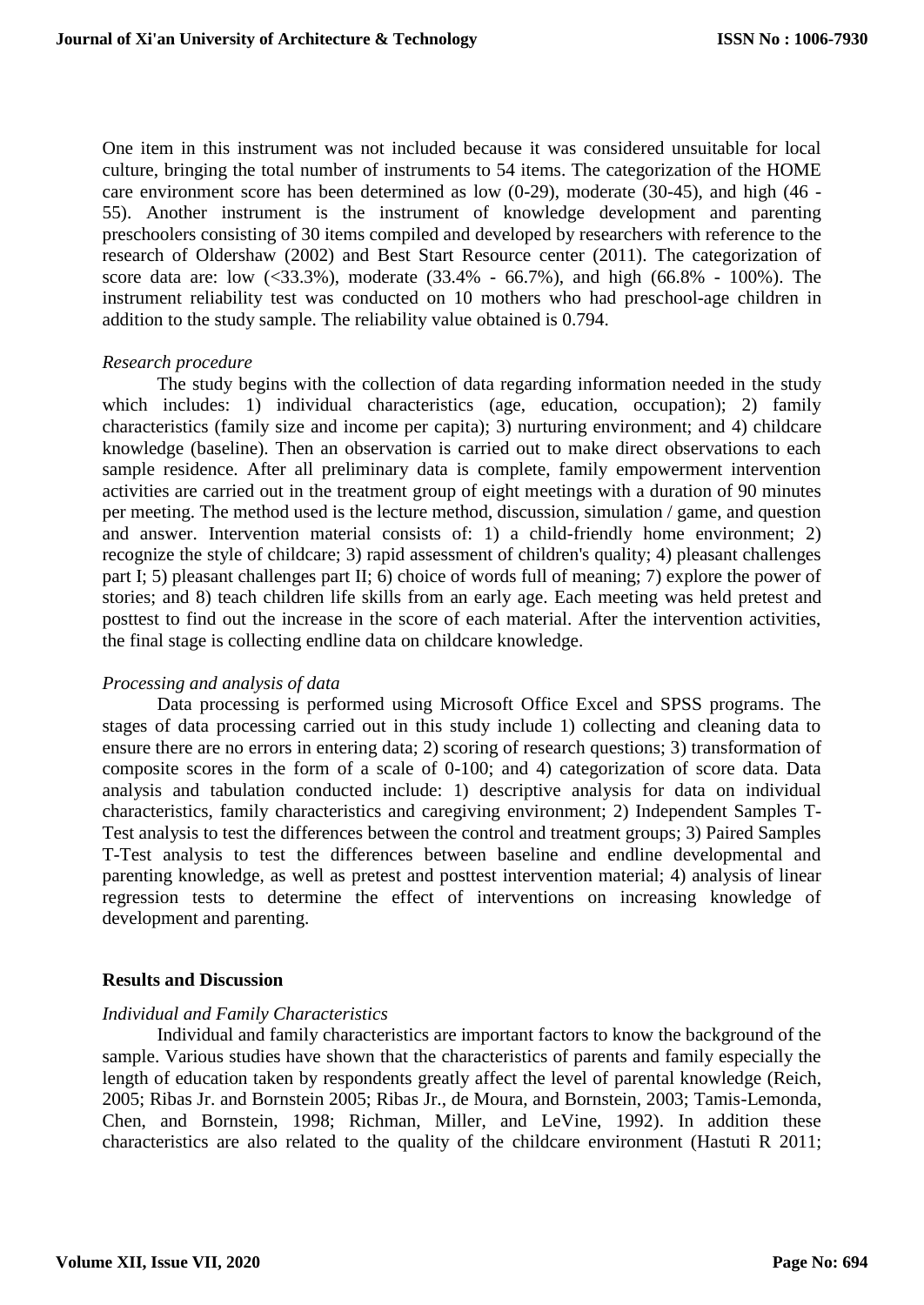Bornstein 2002; Lugo-Gil and Tamis-Lemonda, 2008; Williams *et al*., 2000; Williams, Soetjiningsih, and Williams, 2000).

Descriptive analysis results (see Table 1) show the average age of the total sample is 31.71 years. This age indicates that the respondent is in the productive age category. The average length of education taken in the control group was 8.19 years, meaning that it did not reach the nine-year compulsory education set by the government. Whereas in the treatment group the average reached more than nine years (9.63) meaning that only a few samples were undertaking tertiary education.

| <b>Individual Characteristics</b> |                      | <b>Control</b><br><b>Treatment</b> |                  | <b>Total</b>     | P                    |         |
|-----------------------------------|----------------------|------------------------------------|------------------|------------------|----------------------|---------|
|                                   |                      |                                    |                  |                  |                      | value   |
| 1                                 | Age (year)           | Min - Max                          | $20 - 43$        | $23 - 45$        | $20 - 45$            | .787    |
|                                   |                      | Average<br>$(\pm SD)$              | $31,50 \pm 6,36$ | $31,91 \pm 5,58$ | $31,71 \pm 5,97$     |         |
| 2                                 | Education (year)     | $Min - Max$                        | $3 - 12$         | $6 - 14$         | $3 - 14$             | $.030*$ |
|                                   |                      | Average $\pm$ SD                   | $8,19 \pm 2,74$  | $9,63 \pm 2,43$  | $8,91 \pm 2,59$      |         |
| 3                                 | Job(%)               | Housewife                          | 62,5             | 75               | 68,75                |         |
|                                   |                      | Pembantu                           | 18,8             | 9,4              | 14,1                 |         |
|                                   |                      | rumah tangga                       |                  |                  |                      |         |
|                                   |                      | Other                              | 18,7             | 15,6             | 17,15                |         |
|                                   | Number of family     | $Min - Max$                        | $3 - 7$          | $3 - 6$          | $3 - 7$              |         |
|                                   | members (people)     | Average $\pm$ SD                   | $4.09 \pm 1.06$  | $4,13\pm0,91$    | $4,11\pm0,99$        | .899    |
|                                   | 5 Per capita income  | $Min - Max$                        | $41.666 -$       | $75.000 -$       | $41.666 - 1.666.667$ | .284    |
|                                   | (Rp / month /        |                                    | 1.500.000        | 1.666.667        |                      |         |
|                                   | person)              | Average $\pm$ SD                   | 386.022,9063     | 466.895,8438     | 426.459,37505        |         |
|                                   |                      |                                    |                  | $\pm 3.23094E5$  | $\pm 2.981325E5$     |         |
| 6                                 | <b>Urban Poverty</b> | Poor                               | 31,2             | 18,8             | 25,0                 |         |
|                                   | Line                 | Not poor                           | 68.8             | 81,2             | 75,0                 |         |

| <b>Table 1</b> Individual Characteristics of Samples |
|------------------------------------------------------|
|------------------------------------------------------|

The average sample occupation mostly plays a role as a housewife (68.75%). Judging from the education and employment data, it indicates that the stigma still remains that women do not need to be highly educated because they will not work in the public sector. The average size of the sample family is 4.11 with per capita income in the range of Rp. 41,666 - Rp. 1,666,667 / person / month and the average is Rp. 426,459 / person / month. Based on the Yogyakarta City poverty line, three-quarters of the sample are in the non-poor category, while the rest are in the poor category. T-test results showed no significant differences in individual and family characteristics between the control and treatment groups except the length of education taken by the sample with a P value of 0.030 ( $p \le 0.05$ ).

# *Nurturing environment*

The results of the analysis (see Figure 1) show that only a small sample of both the control and treatment groups reached the high care environment category (the control group was 3.1%; the treatment group was 9.4%). The care environment in the medium category was the category with the largest percentage (the control group by 65.6%; the treatment group by 84.4%), whereas for the low category the control group achieved almost a third of the samples (31.3%) and the few samples in the treatment group (6.3%). Different test results showed significant differences between the control and treatment groups with a P Value of 0.019 ( $p \le$ 0.05). It is suspected that this is due to the length of education of the treatment group better than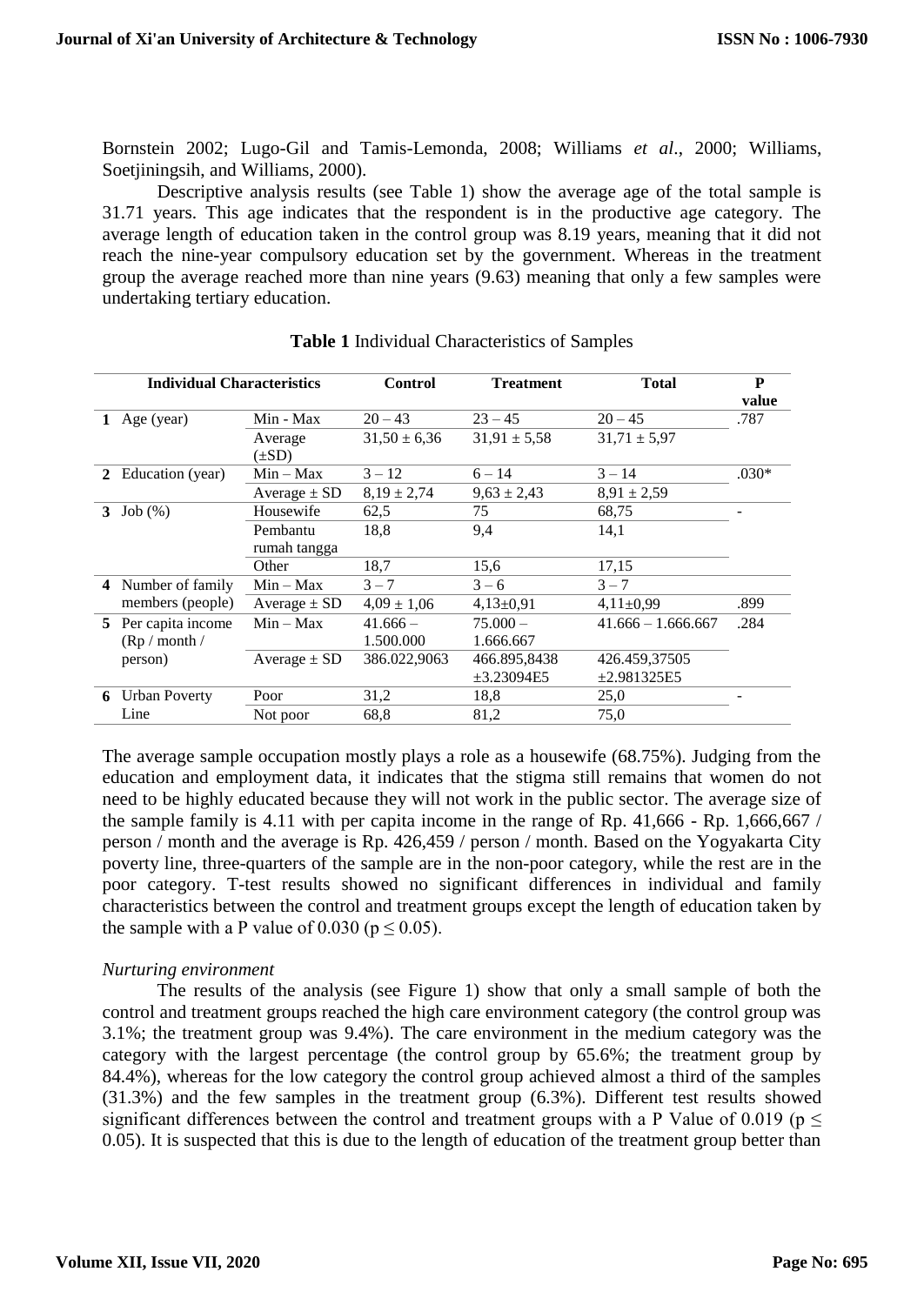the control group so that the caregiving environment shows a better score. In addition, the position of the treatment group is closer to the city center so that it is possible to have more access to gain and increase insight and experience in providing a good care environment for children.





# *Family Empowerment Intervention*

The family empowerment intervention conducted in this study is to discuss the expressive role of parents by increasing the mother's knowledge regarding childcare. Activities were given using lecture, discussion, simulation / game, and question and answer methods. Various forms of ice breaking were planned according to the theme. The function of ice breaking apart from being an atmosphere breaker is also an introduction or reinforcing material. The meeting was held eight times with a duration of 90 minutes per meeting.

The intervention module was compiled and developed with reference to three popular parenting books by Euis Sunarti, namely: 1) Parenting with Heart (2004); 2) Teach Children Life Skills Early on (2005a); and 3) Exploring the Power of Stories: A Guide for Parents in Forming Children's Character Early on Through Stories (2005b). Another reference material is the caregiving environmental score obtained before the family empowerment intervention activities are carried out. Intervention material is designed so that in addition to increasing knowledge participants also acquire skills in applying effective ways of parenting (Huang, *et al*., 2005), therefore the presentation material is enriched with various videos / short films in accordance with the theme downloaded from Youtube. The material is printed in the form of modules to make it easier for participants to understand and repeat the contents of the material at home.

| <b>Table 2</b> Distribution of Average Attendance, Average Value, and Significance of Test Results |  |  |  |
|----------------------------------------------------------------------------------------------------|--|--|--|
| for Pretest and Posttest Interventions for Family Empowerment in Treatment Groups                  |  |  |  |

| <b>Title of Meeting Material</b>       | Attendance $(\% )$ |                | <b>Average Value</b> |                 |
|----------------------------------------|--------------------|----------------|----------------------|-----------------|
|                                        |                    | <b>Pretest</b> | <b>Posttest</b>      | <i>p</i> -value |
| Child Friendly Home Environment        | 100,0              | 51,8           | 76.2                 | $.000*$         |
| Recognize Childcare Style              | 90,63              | 49,0           | 79.4                 | $.000*$         |
| Rapid Assessment of Children's Quality | 100,0              | 56,8           | 86,8                 | $.000*$         |
| <b>Exciting Challenges I</b>           | 93.75              | 54,6           | 90,0                 | $.000*$         |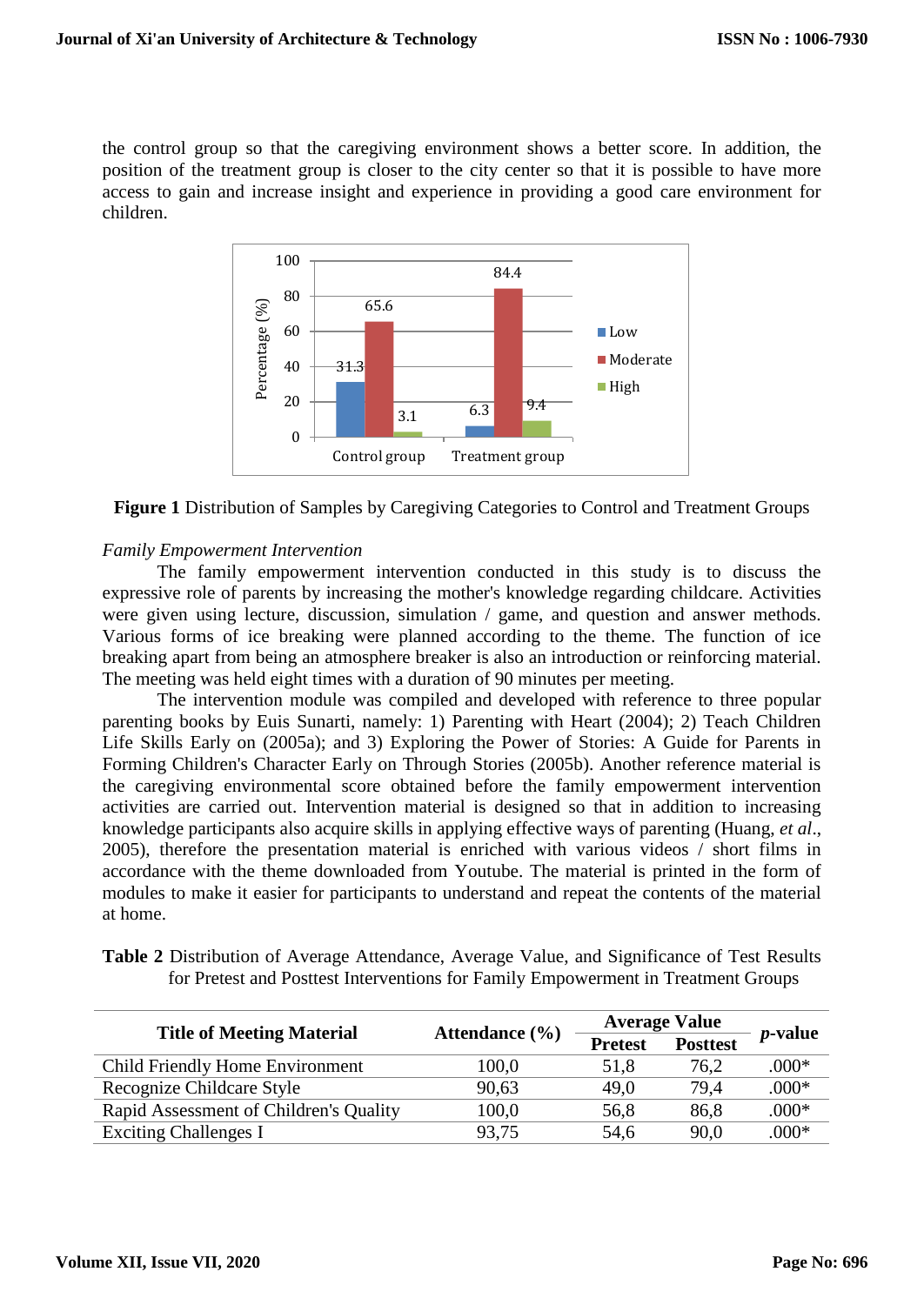| <b>Exciting Challenges II</b>    | 93,75 | 54,6 | 82.6 | $.000*$ |
|----------------------------------|-------|------|------|---------|
| Choice of Words Full of Meanings | 100.0 | 83.8 | 92,6 | $.003*$ |
| Dig up the power of the story    | 100.0 | 58,2 | 88,2 | $.000*$ |
| Teach Children Life Skills Early | 96.88 | 42.6 | 79.4 | $.000*$ |
|                                  |       |      |      |         |

\* Signifikan pada *p* ≤ 0.05

Data distribution of the average sample attendance (see Table 2) at family empowerment intervention activities shows more than ninety percent. The results of the paired sample T-test different test analysis showed an increase in the average value at all meetings. Statistical test results obtained a value of 0.005, it can be concluded that there are significant differences between pretest and posttest in all family empowerment intervention meetings conducted in the treatment group ( $p \leq 0.005$ ). This data proves an increase in scores after the family empowerment intervention is carried out.

# *Childcare Knowledge*

Data on knowledge of preschool-aged children were taken twice, namely before (baseline) and after (endline) intervention was carried out. Overall the results of the descriptive analysis (see Table 3) show that the average baseline score of childcare knowledge in the treatment group is higher than the control group. It is suspected that this is due to the position of the treatment group closer to the center of the city, so that access to get new experiences, broader insights and skills. Besides that, from the results of the descriptive analysis of the sample characteristics (maternal education and income per capita), the treatment group was better than the control group. This is in line with several research results (Reich, 2005; Ribas Jr. and Bornstein, 2005; Ribas Jr., de Moura and Bornstein, 2003; Williams *et al*., 2000; Williams, Soetjiningsih, and Williams, 2000) that mother education significantly related to the level of knowledge of development and parenting.

| Table 3 Distribution of Average Score and Significance of Childcare Knowledge Different Test |
|----------------------------------------------------------------------------------------------|
| Results based on Baseline and Endline in the Control and Treatment Group                     |

| <b>Childcare Knowledge</b> | <b>Control</b> | <b>Treatment</b> | P value |
|----------------------------|----------------|------------------|---------|
| <b>Baseline</b>            | 32.94          | 39.4             | .095    |
| Endline                    | 42.94          | 62.94            | $000*$  |
| P value                    | $000*$         | $000*$           |         |

Analysis of the different independent sample t-test tests showed a comparison between the control and treatment groups. The results of the homogeneity of the variance between the control group and the treatment group at baseline conditions showed that the Levene F test value was 0.105 with a p value  $= 0.747$  so that it can be said that at 5% alpha there was no difference in variance (the variants of the two groups were the same). T-test results at baseline conditions obtained by -1.694 with  $p = 0.095$ . This means that there is no significant difference in parenting knowledge scores between the control and treatment groups even though the score of the treatment group is higher. Based on the results of the analysis it was concluded that the two research groups at the baseline were in the same condition.

In addition to comparing scores between the control and treatment groups, paired sample t-test analyzes were also performed to compare between baseline and endline conditions or before and after family empowerment interventions. In the control group t-test results obtained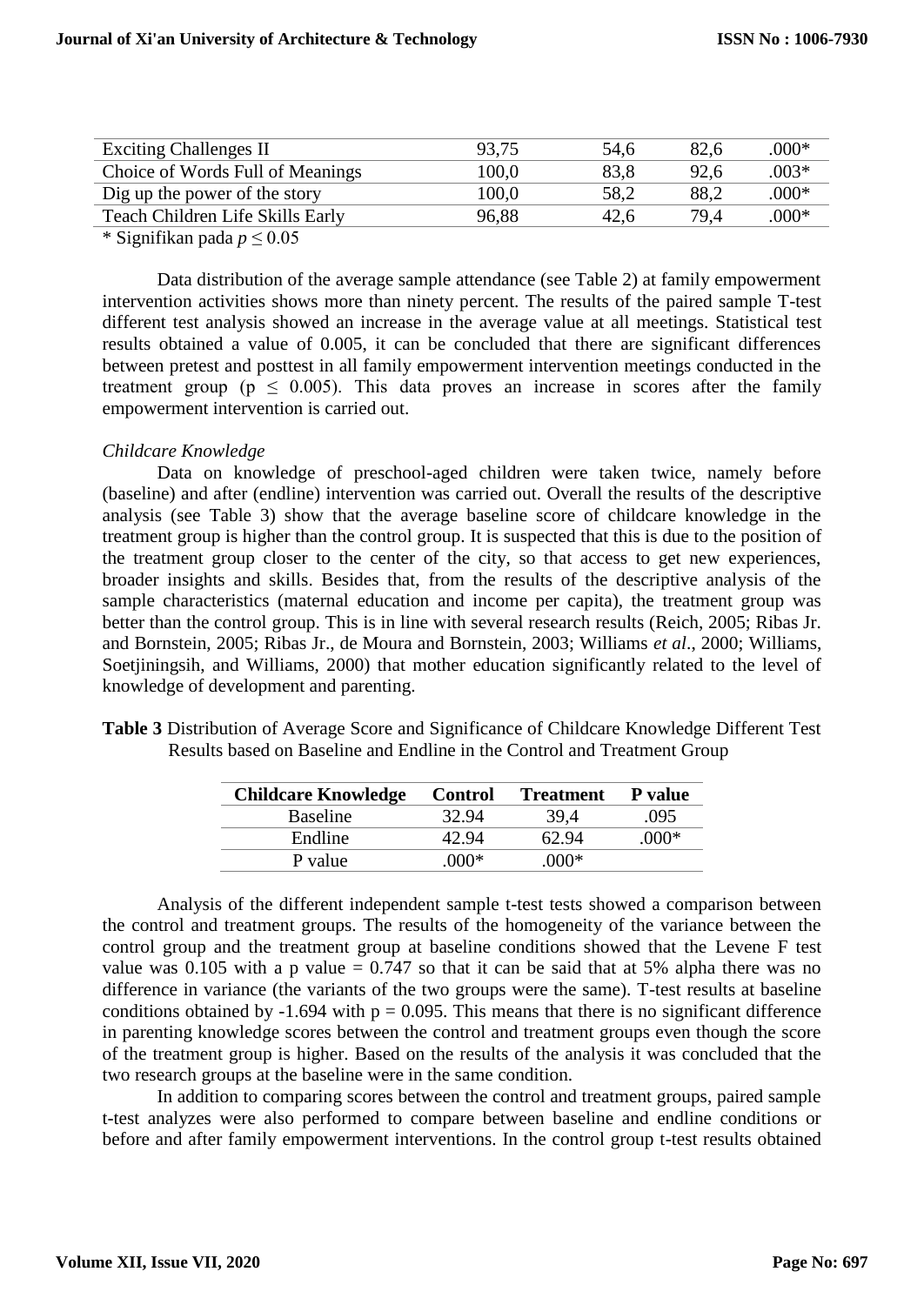for  $-3.308$  with  $p = 0.002$ . This means that there are significant differences in parenting knowledge scores between baseline and endline in the control group. Likewise in the treatment group, the t-test results of  $-8,027$  with  $p = 0,000$  also meant that there were significant differences in parental knowledge scores between the baseline and endline in the treatment group. The results of the analysis show that even though the control group did not get the intervention, their knowledge could increase significantly. Allegedly this is due to human factors that are multi-dimensional beings, have the ability to think and the will to fulfill their curiosity in various ways such as through television, magazines / newspapers, and communicating with neighbors.

Significant score results obtained by the control and treatment groups by comparing baseline and endline scores were strengthened by the results of the analysis of the different independent sample t-test tests by comparing the scores between the control and treatment groups under endline conditions. The results of the variance homogeneity test showed the value of F Levene's test of 4.916 with a value of  $p = 0.030$  so that it can be said that the alpha 5% obtained differences in variance (variants of the two different groups).

T-test results in the endline conditions obtained by  $-5.251$  with  $p = 0.000$ . This means that there are significant differences in parenting knowledge scores between the control and treatment groups in endline conditions. The results of the analysis show that family empowerment interventions carried out in the treatment group affect the increase in knowledge of preschool-aged child care. Regression test results (Table 4) show the value of R Square  $=$ 0.308 which means that family empowerment interventions contribute 30.8% to the increase in children's development knowledge.

| Variable                     | Unstandardized |           | Standardized |        | Sig. |
|------------------------------|----------------|-----------|--------------|--------|------|
|                              | Coefficients   |           | Coefficients |        |      |
|                              | ß              | Std.Error | Beta         |        |      |
| (constant)                   | 6.438          | .404      |              | 15.936 | .000 |
| Group                        |                |           |              |        |      |
| $0:$ Control                 | 3.000          | .571      | .555         | 5.251  | .000 |
| 1 : Treatment                |                |           |              |        |      |
| F Test (p) = $27.577$ (.000) |                |           |              |        |      |
| R Square = $.308$            |                |           |              |        |      |
| Adj R Square $= .297$        |                |           |              |        |      |

**Table 4** Results of Analysis of the Effects of Family Empowerment Interventions on Improving Knowledge of Preschool Age Parenting

The results of the analysis are in line with previous studies that the interventions provided can increase maternal knowledge. Research conducted by Yuliana (2007) shows that counseling about nutrition and health can increase maternal knowledge in the treatment group with greater points (29.8 points) compared to the control group (25.2). In addition, Sunarti's research (2009) also showed an increase in knowledge in mothers in the treatment group after intervention was given regarding resources and care practices, which in the preliminary data scores of knowledge of mothers in the treatment group were lower than the control group.

This study has several limitations, including measuring only the increase in knowledge, not measuring the caregiving environment in endline conditions. Measuring the caregiving environment by using the HOME instrument in addition to requiring more time also in some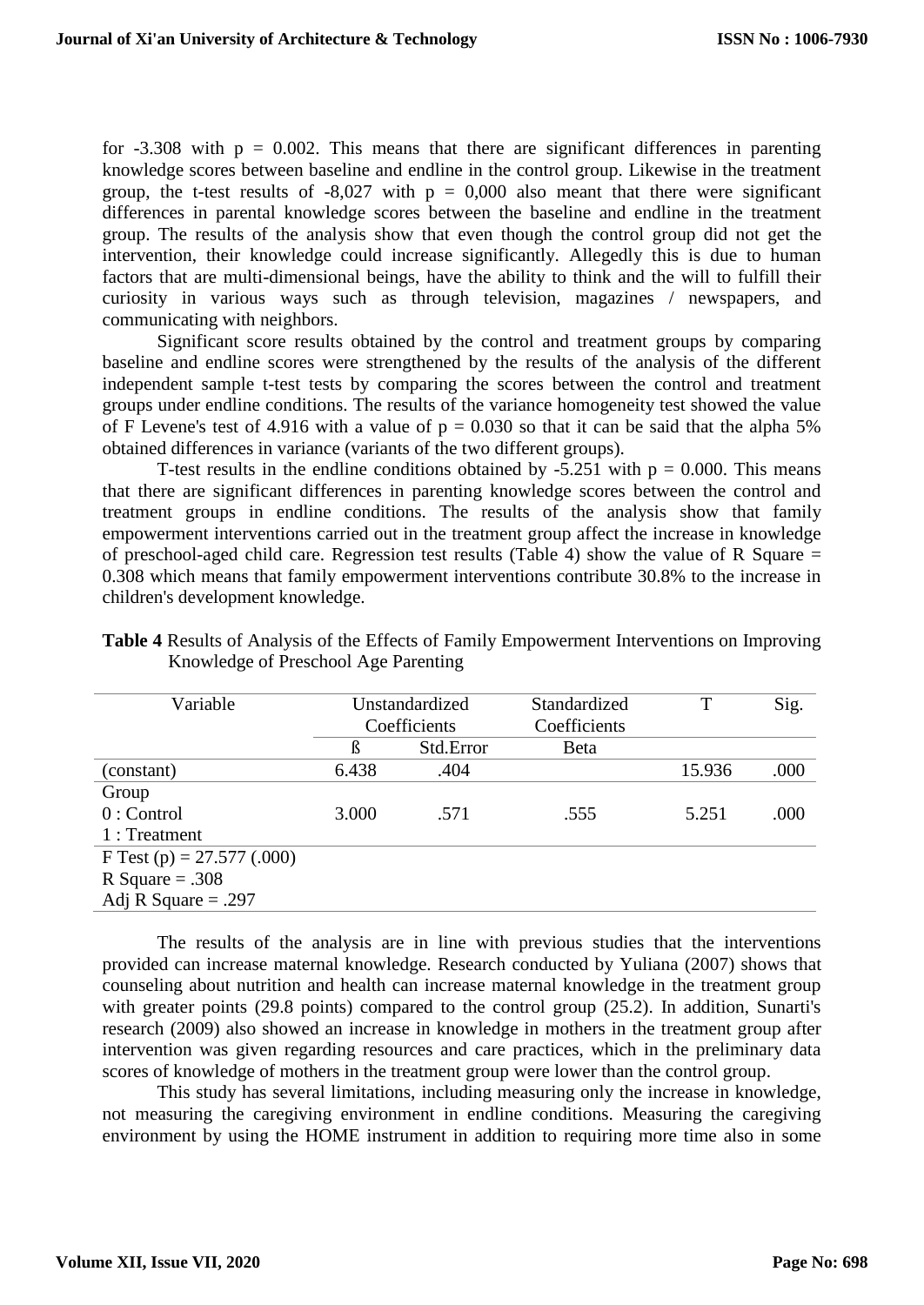questionnaire items containing statements related to economic capacity. For example, children have toys to learn about colors, shapes and sizes; Children have free expression toys (markers, crayons, watercolors) and others. So for parents whose economic resources are limited, it will be difficult to fulfill them.

## **Conclusion**

This study concludes that family empowerment activities have a significant effect on increasing maternal knowledge. Methods and materials regarding the care of preschoolers specifically designed for intervention activities have proven to be effective and contribute to increased knowledge. Based on the findings of this study it is expected that parents will further increase their knowledge through various activities in order to provide a better and appropriate nurturing environment for children's development. This research has implications for the strengthening of the Toddler Family Development program in Posyandu which is one way for the community to gain knowledge about child development and care. The commitment of the cadres as the spearhead of Posyandu activists is needed so that the Toddler Family Development program is held regularly. Therefore local governments and the private sector must play a role in increasing the capacity of cadres to have broad insight, adequate knowledge, and be able to communicate well. Cadre guidance which is held regularly and continuously will allow for monitoring and evaluation so that the achievements are more measurable.

## **Acknowledgements**

We would like to say thanks a lot to the Lembaga Pengelola Dana Pendidikan (LPDP) Indonesian endowment fund for education, Finance ministry of Indonesia for supporting this research.

# **References**

- Best Start Resource Centre. (2011). "*Early brain development: parent knowledge in Ontario"*. Toronto, Ontario, Canada.
- Benasich, A. A., Brooks-Gunn, J. (1996). Maternal attitudes and knowledge of child-rearing: associations with family and child outcomes. *Child Development* , 67(*3*):1186-1205.
- Bornstein, M. H. (2002). Parenting infants. Dalam M. H. Bornstein (Ed.), *Handbook of parenting*,Vol. 1, Vol. 3, 2nd ed.). Mahwah, NJ: Erlbaum.
- Caldwell, B., and Bradley, R.H. (1984). *Home observation for measurement of the environment (Home) inventory*. Lorraine Coulson Home Inventory LLC.
- Christenson, J.A., and Robinson, J.J.W. (1989). *Community development in perspective*. Lowa: Lowa State University Press.
- Cook, G.A., Roggman, L.A., and D'zatko, K. (2012). A person-oriented approach to understanding dimensions of parenting in low-income mothers. *Early Childhood Research*  Quarterly, 27: 582–595.
- Ertem, O.I. e*t al.* (2007)*.* Mothers' knowledge of young child development in a developing country. *Journal compilation*, *Blackwell Publishing Ltd*, *Child: care, health and development,* 33(*6*): 728–737.
- Huang, K.Y. *et al*. (2005). Maternal knowledge of child development and quality of parenting among White, African-American and Hispanic mothers*. Applied Developmental Psychology*, 26: 149–170.